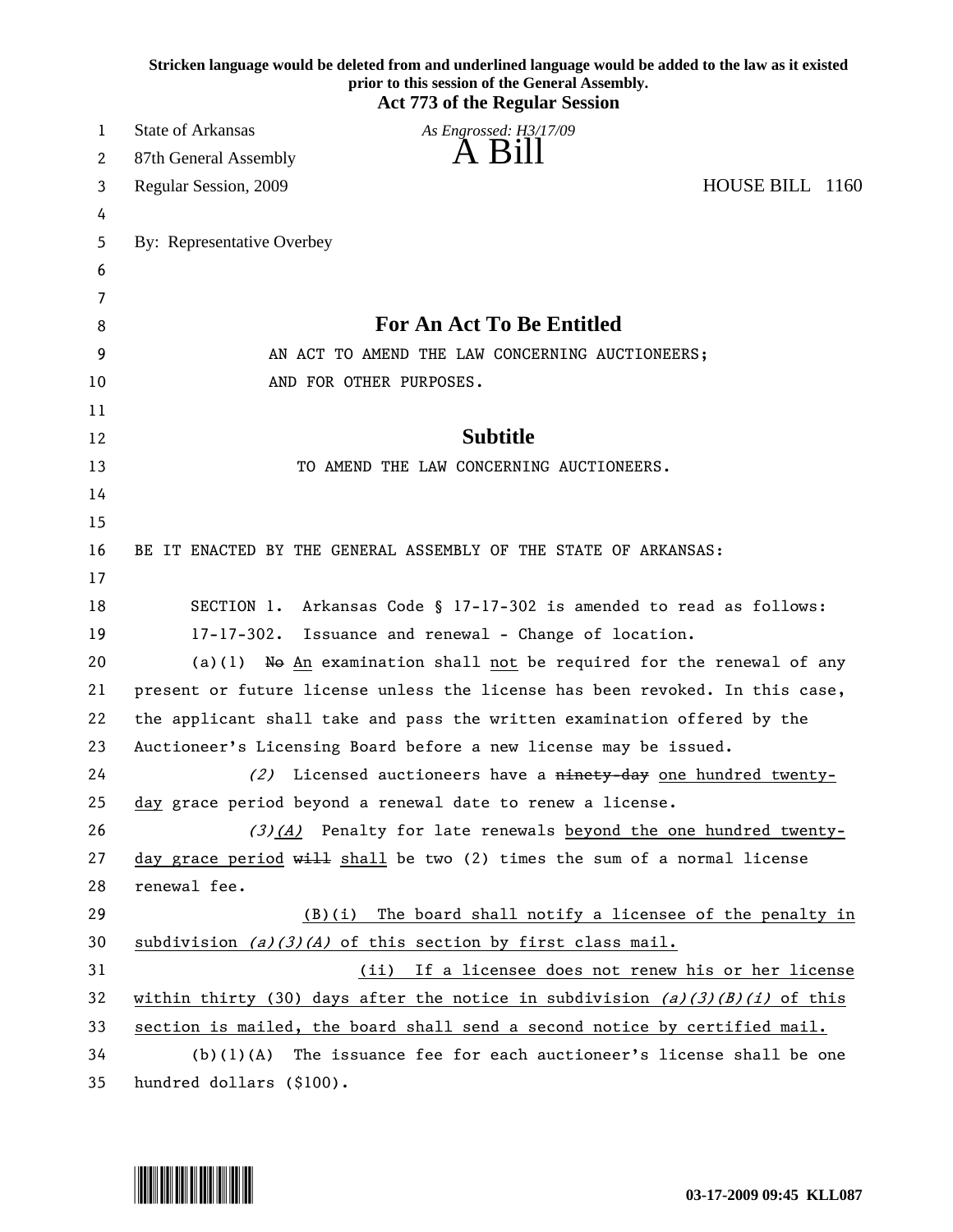| 1  | The annual renewal fee for each license shall be one<br>(B)                   |
|----|-------------------------------------------------------------------------------|
| 2  | hundred dollars (\$100).                                                      |
| 3  | All licenses shall expire on June 30 of each year.<br>(C)                     |
| 4  | (2)<br>In the absence of any a reason or condition that might                 |
| 5  | warrant the refusal of the renewing of the license and upon receipt of the    |
| 6  | written request of the applicant and the applicant's annual fee, the board    |
| 7  | shall issue a new license each ensuing year.                                  |
| 8  | The board shall prepare and deliver to each licensee a license<br>(c)         |
| 9  | certificate and pocket card.                                                  |
| 10 | Notice in writing shall be given to the board by each licensee<br>$(d)$ (1)   |
| 11 | of any change of business location within thirty (30) days after any change   |
| 12 | in location, whereupon and at that time the board shall issue a new license   |
| 13 | for the unexpired period.                                                     |
| 14 | (2) A change of business location shall automatically cancel the              |
| 15 | license previously issued.                                                    |
| 16 | Changing a business location and issuance of a new license<br>(3)             |
| 17 | shall entitle the board to collect five dollars (\$5.00).                     |
| 18 |                                                                               |
| 19 | <i>SECTION 2.</i><br>Arkansas Code § 17-17-405 is amended to read as follows: |
| 20 | 17-17-405. Disciplinary hearing - Recovery procedure.                         |
| 21 | $(a)(1)$ In any disciplinary hearing before the Auctioneer's Licensing        |
| 22 | Board which involves any a licensee who has allegedly violated any provision  |
| 23 | of this chapter, the board shall first determine whether a violation has      |
| 24 | occurred.                                                                     |
| 25 | (2) If so, the board shall then determine the amount of damages,              |
| 26 | if any, suffered by the aggrieved party or parties. However, damages shall be |
| 27 | limited to actual damages in accordance with § 17-17-407.                     |
| 28 | The board shall then direct the licensee to pay that amount<br>(3)            |
| 29 | to the aggrieved party or parties.                                            |
| 30 | If that amount has not been paid within thirty (30)<br>$(4)$ (A)              |
| 31 | calendar days following entry of the board's final order in the matter and    |
| 32 | the order has not been appealed to the circuit court, then upon request the   |
| 33 | board shall pay from the Auctioneer Education and Recovery Fund to the        |
| 34 | aggrieved party or parties the amount specified.                              |
| 35 | However, the board shall not:<br>(B)                                          |
| 36 | Pay in excess of <del>five thousand dollars (\$5,000)</del><br>(i)            |